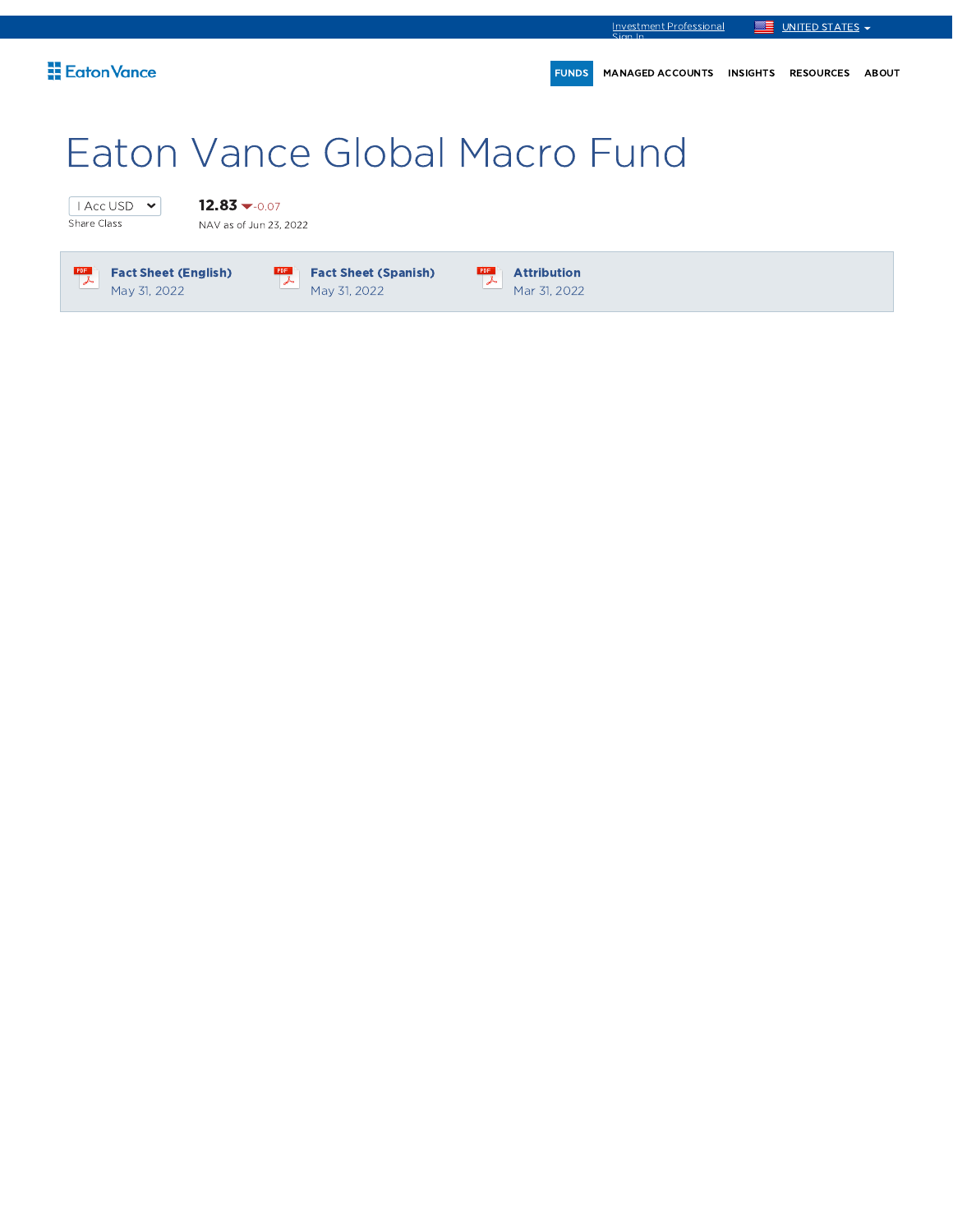## Historical Returns (%)

Past performance is no guarantee of future results.

as of Mar 31, 2022



03/31/2022 6% 4% 2% 0% -2% -4%  $\Gamma$ 1 Mo. 3 Mos. YTD 1 Yr. 3 Yrs. 5 Yrs. 10 Yrs.



| 05/31/2022                                |         |         |         |         |      |      |      |
|-------------------------------------------|---------|---------|---------|---------|------|------|------|
| <b>Fund at NAV</b>                        | $-1.07$ | $-0.69$ | $-1.82$ | $-0.69$ | 4.99 | 2.17 | 2.39 |
| ICE BofA 3-Month U.S. Treasury Bill Index | 0.07    | 0.11    | 0.12    | 0.14    | 0.69 | 1.12 | 0.64 |
| 03/31/2022                                |         |         |         |         |      |      |      |
| <b>Fund at NAV</b>                        | $-0.92$ | $-2.04$ | $-2.04$ | 1.01    | 4.94 | 2.25 | 2.22 |
| ICE BofA 3-Month U.S. Treasury Bill Index | 0.03    | 0.04    | 0.04    | 0.06    | 0.81 | 1.13 | 0.63 |

### Fund Facts as of May 31, 2022

| <b>Class I Acc USD Inception</b> | 11/25/2020   |
|----------------------------------|--------------|
| <b>Investment Objective</b>      | Total return |
| <b>Total Net Assets</b>          | \$107.4M     |
| <b>Minimum Investment</b>        | \$5000000    |

## Fund Codes

| <b>CUSIP</b>         | G2919V225     |
|----------------------|---------------|
| ISIN                 | IE00B5724T02  |
| <b>SEDOL</b>         | B5724T0       |
| <b>Valor Number</b>  | 10936057      |
| Wertpapierkennnummer | <b>AOYKGN</b> |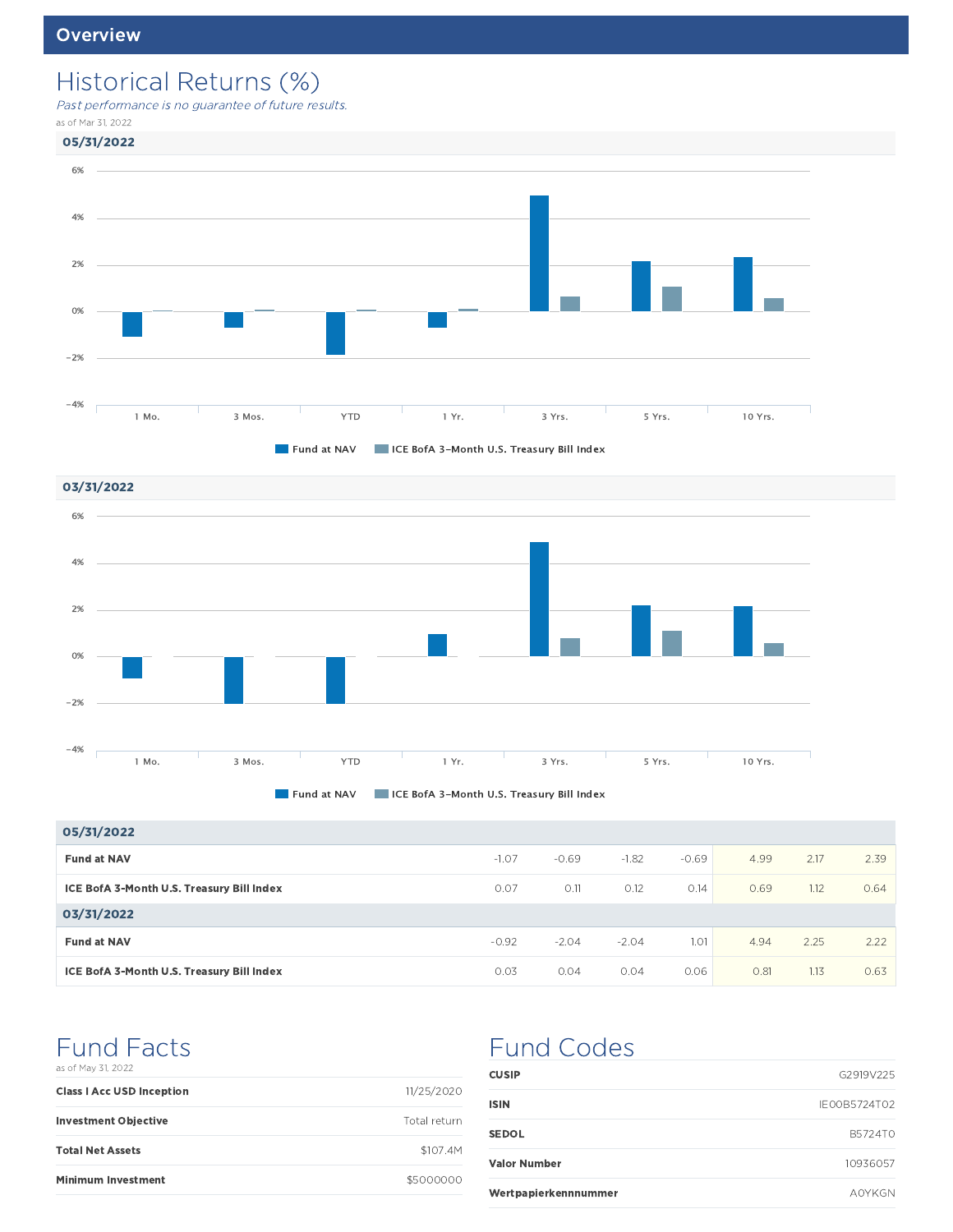### Portfolio Management

| John R. Baur                 | Managed Fund since 2010 |
|------------------------------|-------------------------|
| <b>Kyle Lee, CFA</b>         | Managed Fund since 2021 |
| <b>Patrick Campbell, CFA</b> | Managed Fund since 2021 |
| <b>Federico Sequeda, CFA</b> | Managed Fund since 2021 |
| <b>Hussein Khattab, CFA</b>  | Managed Fund since 2021 |

Portfolio profile subject to change due to active management. Percentages may not total 100% due to rounding.

The use of leverage increases risks, such that a relatively small movement in the value of an investment may result in a disproportionately large movement, unfavorable as well as favorable, in the value of that investment and, in turn, the value of the Fund.

The Fund is actively managed in reference to the BofA 3-Month Treasury Bill Index (the "Index"). The Fund does not intend to track the Index and is not constrained by it. The Index is used for performance comparison purposes only and the Fund will generally not hold any of the components of the Index.

The investment objective of the Fund is to deliver a positive absolute return in all market conditions, in the form of income plus capital appreciation over a rolling three-year period. The Fund is actively managed and seeks to achieve its objective through exposure to currencies, and U.S. and non-U.S. interest rates and issuers. Such exposure may be achieved by investing in securities and other instruments, including, debt securities (which may be fixed and/or floating rate and rated or unrated) issued by governments of both developed and emerging market countries or their sub-divisions, government agencies and government-sponsored enterprises, mortgage-backed securities and other assetbacked securities, units in open and closed-ended collective investment schemes, inflation indexed bonds issued by both governmental, quasigovernmental and/or corporate issuers, corporate debt securities (including, without limitation, convertible securities and corporate commercial paper), structured products which comply with the requirements set out in the Central Bank UCITS Regulations, deposits and participation notes.

## About Risk:

Fund share values are sensitive to stock market volatility, adverse market, economic,political,regulatory, geopolitical and other conditions. In international markets, these risks may be more significant. An imbalance in supply and demand in the income market may result in valuation uncertainties and greater volatility, less liquidity, widening credit spreads and a lack of price transparency in the market. Investments in income securities may be affected by changes in the creditworthiness of the issuer and are subject to the risk of nonpayment of principal and interest. The value of income securities also may decline because of real or perceived concerns about the issuer's ability to make principal and interest payments. Derivative instruments can be used to take both long and short positions, be highly volatile, result in economic leverage (which can magnify losses), and involve risks in addition to the risks of the underlying instrument on which the derivative is based, such as counterparty, correlation and liquidity risk. If a counterparty is unable to honor its commitments, the value of Fund shares may decline and/or the Fund could experience delays in the return of collateral or other assets held by the counterparty. As interest rates rise, the value of certain income investments is likely to decline. Because the Fund investments may be concentrated in a particular geographic region or country, the Fund share value may fluctuate more than that of a less concentrated fund. Investments rated below investment grade (typically referred to as "junk") are generally subject to greater price volatility and illiquidity than higher-rated investments. No fund is a complete investment program and you may lose money investing in a fund. The Fund may engage in other investment practices that may involve additional risks and you should review the **Fund prospectus** for a complete description.

**Performance** 

### Historical Returns (%)

Past performance is no guarantee of future results. as of Mar 31, 2022

05/31/2022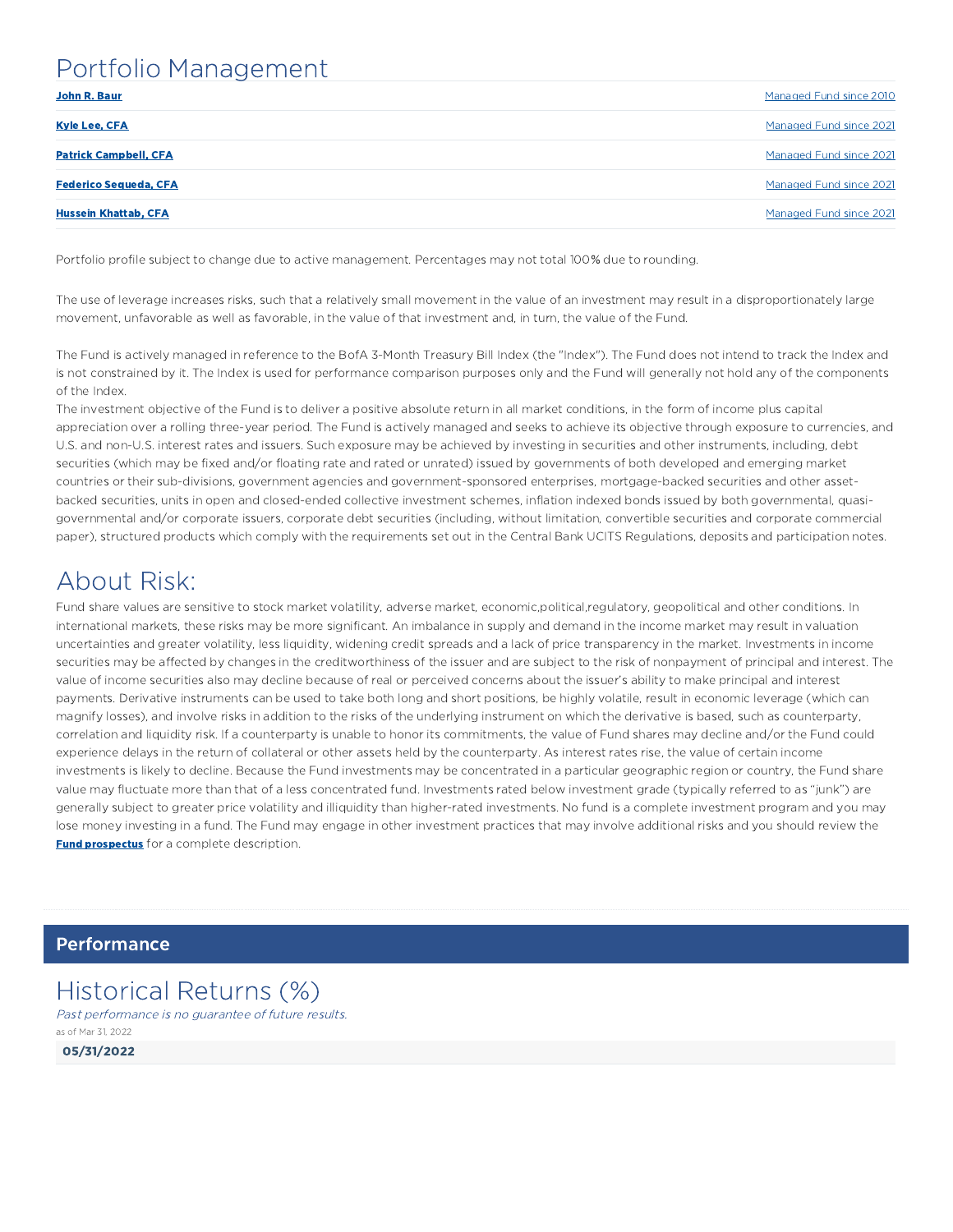



**Fund at NAV IF ICE BofA 3-Month U.S. Treasury Bill Index** 

| 05/31/2022                                |         |         |         |         |      |      |      |
|-------------------------------------------|---------|---------|---------|---------|------|------|------|
| <b>Fund at NAV</b>                        | $-1.07$ | $-0.69$ | $-1.82$ | $-0.69$ | 4.99 | 2.17 | 2.39 |
| ICE BofA 3-Month U.S. Treasury Bill Index | 0.07    | O.11    | 0.12    | 0.14    | 0.69 | 1.12 | 0.64 |
| 03/31/2022                                |         |         |         |         |      |      |      |
| <b>Fund at NAV</b>                        | $-0.92$ | $-2.04$ | $-2.04$ | 1.01    | 4.94 | 2.25 | 2.22 |
| ICE BofA 3-Month U.S. Treasury Bill Index | 0.03    | 0.04    | 0.04    | 0.06    | 0.81 | 1.13 | 0.63 |

## Calendar Year Returns (%)

Past performance is no guarantee of future results.

|                                                  | 2012 | 2013 | 2014 | 2015 | 2016 | 2017 | 2018                            | 2019              | 2020              | 2021 |
|--------------------------------------------------|------|------|------|------|------|------|---------------------------------|-------------------|-------------------|------|
| <b>Fund at NAV</b>                               |      |      | __   |      |      |      | $\hspace{0.1mm}-\hspace{0.1mm}$ | $\qquad \qquad -$ | 3.49              | 2.80 |
| ICE BofA 3-Month U.S. Treasury Bill Index        | 0.11 | 0.07 | 0.03 | 0.05 | 0.33 | 0.86 | 1.87                            | 2.28              | 0.67              | 0.05 |
| US LIBOR Total Return 3 month Index <sup>1</sup> | 0.46 | 0.28 | 0.24 | 0.28 | 0.71 | 1.18 | $\overline{\phantom{m}}$        |                   | $\qquad \qquad -$ |      |

Fund Facts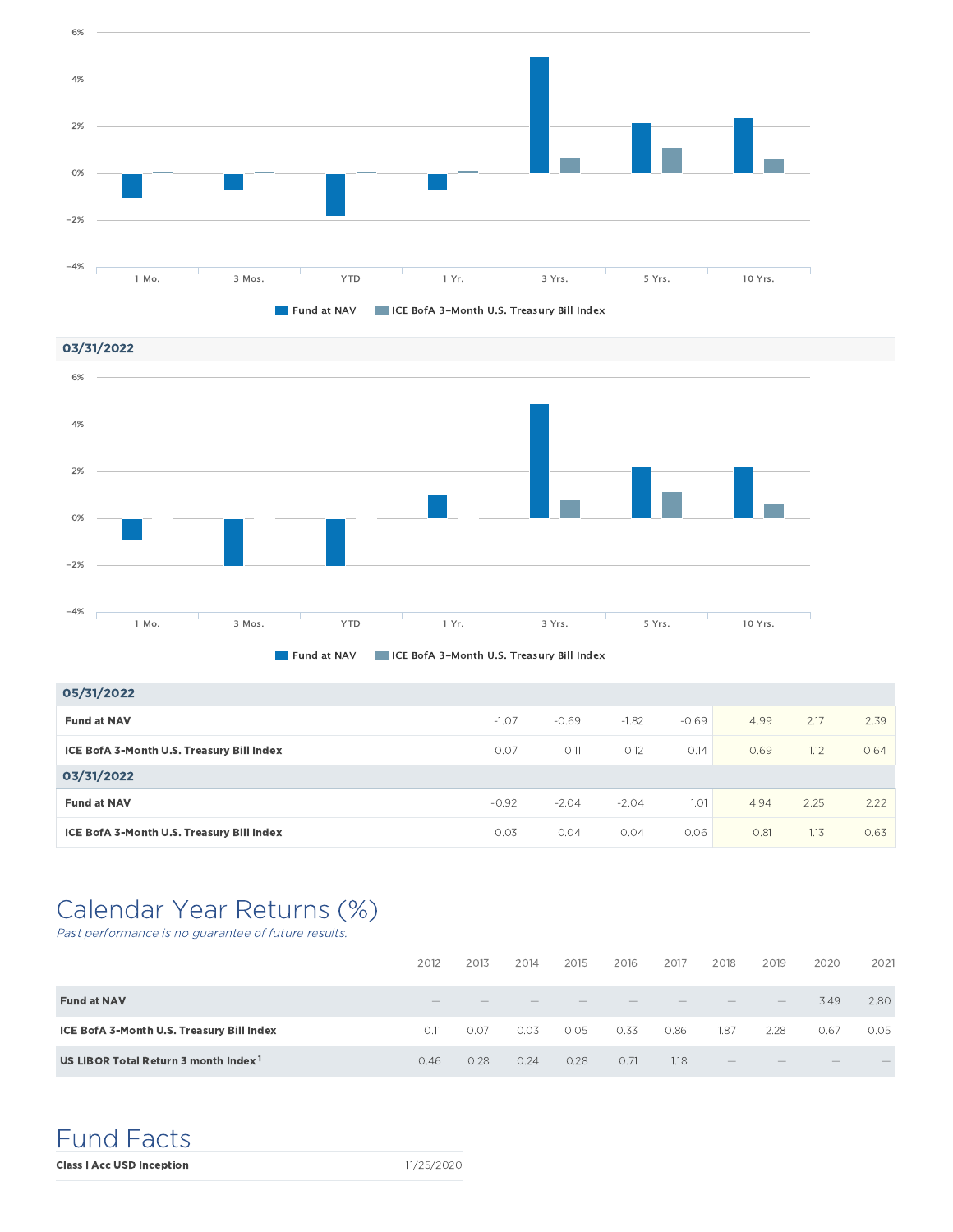## NAV History

| Date         | <b>NAV</b> | NAV Change |
|--------------|------------|------------|
| Jun 22, 2022 | \$12.90    | $-$0.07$   |
| Jun 21, 2022 | \$12.97    | \$0.01     |
| Jun 17, 2022 | \$12.96    | $-50.09$   |
| Jun 16, 2022 | \$13.05    | \$0.02     |
| Jun 15, 2022 | \$13.03    | \$0.05     |
| Jun 14, 2022 | \$12.98    | $-$0.01$   |
| Jun 13, 2022 | \$12.99    | $-$0.02$   |
| Jun 10, 2022 | \$13.01    | \$0.01     |
| Jun 09, 2022 | \$13.00    | $-$0.02$   |
| Jun 08, 2022 | \$13.02    | \$0.00     |

## Distribution History<sup>2</sup>

| Ex-Date                                                                                                                                        | Distribution | Reinvest NAV |
|------------------------------------------------------------------------------------------------------------------------------------------------|--------------|--------------|
| No records in this table indicates that there has not been a distribution greater than 0001 within the past 3 years.<br><b>Fund prospectus</b> |              |              |

Portfolio profile subject to change due to active management. Percentages may not total 100% due to rounding.

The use of leverage increases risks, such that a relatively small movement in the value of an investment may result in a disproportionately large movement, unfavorable as well as favorable, in the value of that investment and, in turn, the value of the Fund.

The Fund is actively managed in reference to the BofA 3-Month Treasury Bill Index (the "Index"). The Fund does not intend to track the Index and is not constrained by it. The Index is used for performance comparison purposes only and the Fund will generally not hold any of the components of the Index.

The investment objective of the Fund is to deliver a positive absolute return in all market conditions, in the form of income plus capital appreciation over a rolling three-year period. The Fund is actively managed and seeks to achieve its objective through exposure to currencies, and U.S. and non-U.S. interest rates and issuers. Such exposure may be achieved by investing in securities and other instruments, including, debt securities (which may be fixed and/or floating rate and rated or unrated) issued by governments of both developed and emerging market countries or their sub-divisions, government agencies and government-sponsored enterprises, mortgage-backed securities and other assetbacked securities, units in open and closed-ended collective investment schemes, inflation indexed bonds issued by both governmental, quasigovernmental and/or corporate issuers, corporate debt securities (including, without limitation, convertible securities and corporate commercial paper), structured products which comply with the requirements set out in the Central Bank UCITS Regulations, deposits and participation notes.

## About Risk:

Fund share values are sensitive to stock market volatility, adverse market, economic,political,regulatory, geopolitical and other conditions. In international markets, these risks may be more significant. An imbalance in supply and demand in the income market may result in valuation uncertainties and greater volatility, less liquidity, widening credit spreads and a lack of price transparency in the market. Investments in income securities may be affected by changes in the creditworthiness of the issuer and are subject to the risk of nonpayment of principal and interest. The value of income securities also may decline because of real or perceived concerns about the issuer's ability to make principal and interest payments. Derivative instruments can be used to take both long and short positions, be highly volatile, result in economic leverage (which can magnify losses), and involve risks in addition to the risks of the underlying instrument on which the derivative is based, such as counterparty, correlation and liquidity risk. If a counterparty is unable to honor its commitments, the value of Fund shares may decline and/or the Fund could experience delays in the return of collateral or other assets held by the counterparty. As interest rates rise, the value of certain income investments is likely to decline. Because the Fund investments may be concentrated in a particular geographic region or country, the Fund share value may fluctuate more than that of a less concentrated fund. Investments rated below investment grade (typically referred to as "junk") are generally subject to greater price volatility and illiquidity than higher-rated investments. No fund is a complete investment program and you may lose money investing in a fund. The Fund may engage in other investment practices that may involve additional risks and you should review the **Fund prospectus** for a complete description.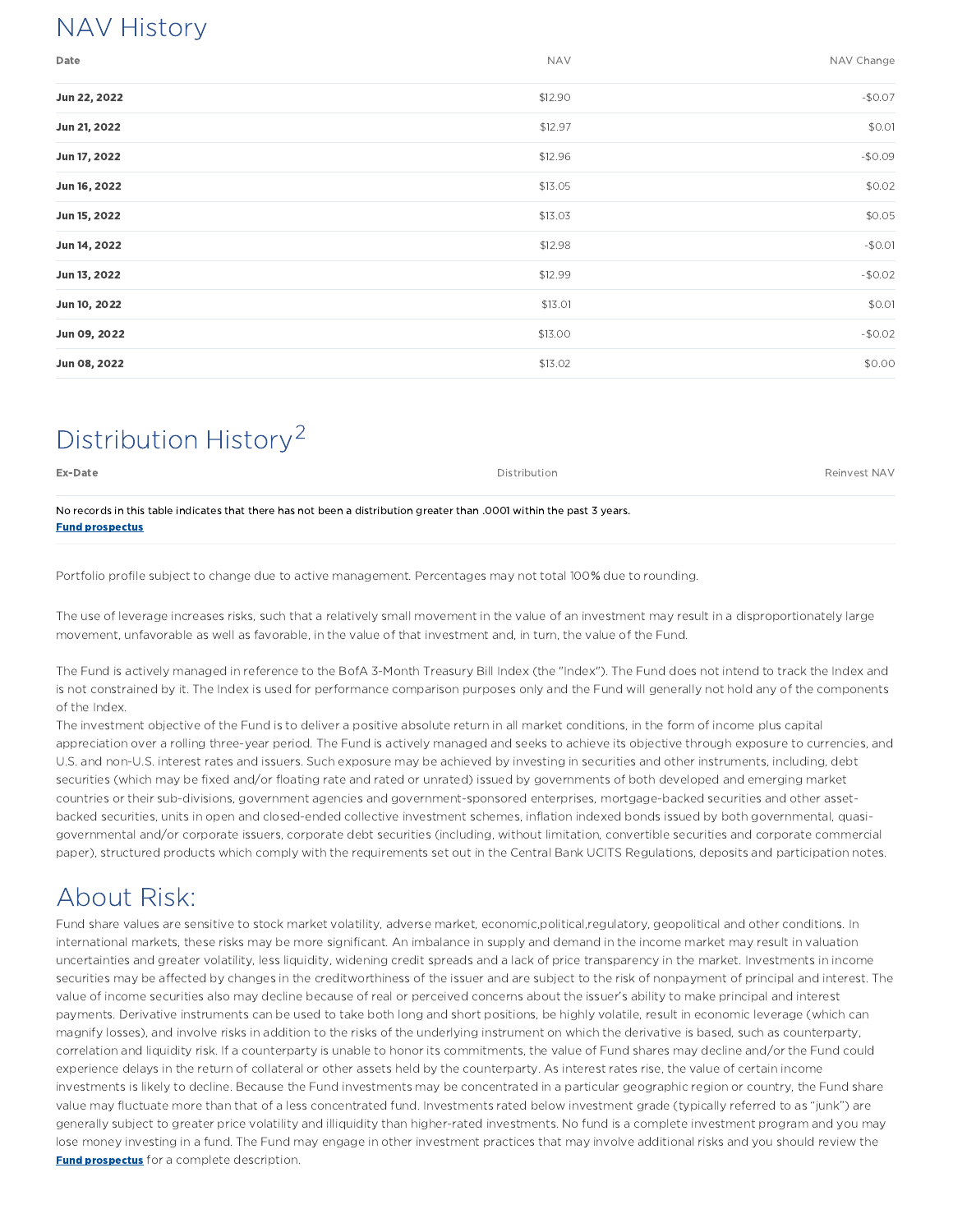1. The index represents the amount generated based on the compounded daily rate of a three-month LIBOR deposit in USD. Unless otherwise stated, index returns do not reflect the effect of any applicable sales charges, commissions, expenses, taxes or leverage, as applicable. It is not possible to invest directly in an Index. Historical performance of the index illustrates market trends and does not represent the past or future performance of the fund. 2. A portion of the Fund's returns may be comprised of return of capital or short term capital gains. The Fund will determine the tax characteristics of all Fund distributions after the end of the calendar year and will provide shareholders such information at that time. Please consult your tax advisor for further information.

### Portfolio

### Asset Mix (%)<sup>3,4</sup> as of May 31, 2022



| <b>Sovereign Debt</b>            | 51.08 |
|----------------------------------|-------|
| <b>US Government and Agency</b>  | 17.19 |
| <b>Cash and Cash Equivalents</b> | 11.73 |
| <b>Corporate Debt</b>            | 10.04 |
| <b>Equity</b>                    | 4.89  |
| <b>Foreign Loans</b>             | 4.82  |
| <b>MBS</b>                       | O 25  |

## Portfolio Statistics

| as of May 31, 2022           |           |
|------------------------------|-----------|
| <b>Average Duration</b>      | 0.79 vrs. |
| <b>Countries Represented</b> | 70        |

### Credit Quality (%)<sup>5</sup> as of May 31, 2022

05/31/2022



| AAA                 | 22.08   |
|---------------------|---------|
| AA                  | $-0.93$ |
| А                   | 5.54    |
| <b>BBB</b>          | 7.25    |
| BB                  | 21.77   |
| B                   | 32.31   |
| <b>CCC or Lower</b> | 10.80   |
| <b>Not Rated</b>    | 1.18    |
| <b>Total</b>        | 100.00  |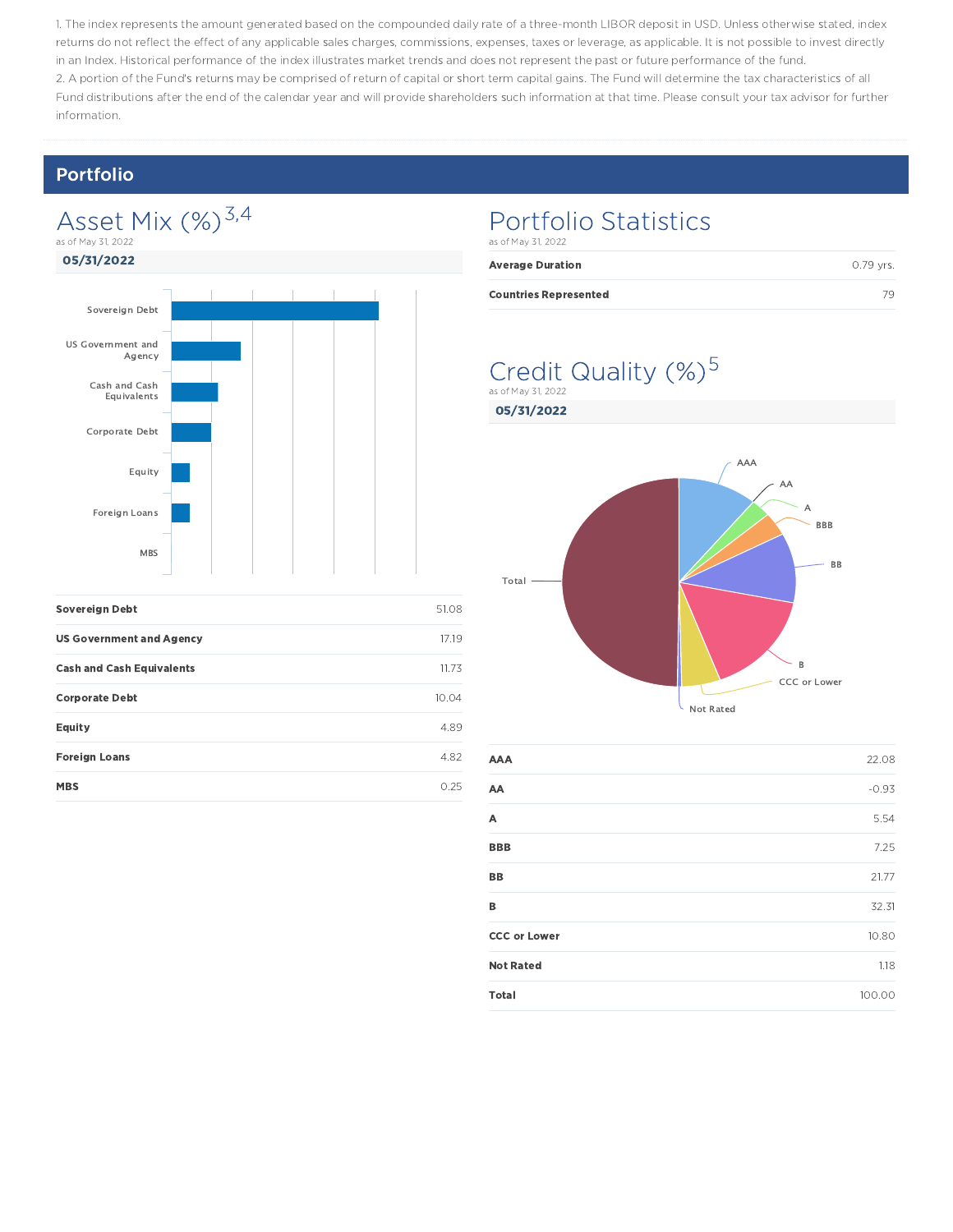Ratings are based on Moody's, S&P or Fitch, as applicable. If securities are rated differently by the ratings agencies, the highest rating is applied. Ratings, which are subject to change, apply to the creditworthiness of the issuers of the underlying securities and not to the Fund or its shares. Credit ratings measure the quality of a bond based on the issuer's creditworthiness, with ratings ranging from AAA, being the highest, to D, being the lowest based on S&P's measures. Ratings of BBB or higher by S&P or Fitch (Baa or higher by Moody's) are considered to be investment-grade quality. Credit ratings are based largely on the ratings agency's analysis at the time of rating. The rating assigned to any particular security is not necessarily a reflection of the issuer's current financial condition and does not necessarily reflect its assessment of the volatility of a security's market value or of the liquidity of an investment in the security. Holdings designated as "Not Rated" are not rated by the national ratings agencies stated above.

### Foreign Currency Exposure  $(\%)^{6}$

of May 31, 2022

| 3.84    |
|---------|
| 3.66    |
| 3.49    |
| 3.20    |
| $-2.89$ |
| $-3.79$ |
| $-4.20$ |
| $-4.92$ |
| $-9.72$ |
| $-9.88$ |
|         |
|         |

### Foreign Sovereign External  $Debt$   $(\%)^7$

as of May 31, 2022

| <b>Vietnam</b>        | 3.54     |
|-----------------------|----------|
| <b>Tanzania</b>       | 3.53     |
| <b>Suriname</b>       | 3.36     |
| Iraq                  | 2.71     |
| <b>Philippines</b>    | $-3.43$  |
| Qatar                 | $-3.89$  |
| Saudi Arabia          | $-5.24$  |
| <b>United Kingdom</b> | $-7.17$  |
| <b>South Africa</b>   | $-9.08$  |
| <b>Malaysia</b>       | $-11.49$ |
| <b>View All</b>       |          |

Portfolio profile subject to change due to active management. Percentages may not total 100% due to rounding.

## About Risk:

Fund share values are sensitive to stock market volatility, adverse market, economic,political,regulatory, geopolitical and other conditions. In international markets, these risks may be more significant. An imbalance in supply and demand in the income market may result in valuation uncertainties and greater volatility, less liquidity, widening credit spreads and a lack of price transparency in the market. Investments in income securities may be affected by changes in the creditworthiness of the issuer and are subject to the risk of nonpayment of principal and interest. The value of income securities also may decline because of real or perceived concerns about the issuer's ability to make principal and interest payments. Derivative instruments can be used to take both long and short positions, be highly volatile, result in economic leverage (which can magnify losses), and involve risks in addition to the risks of the underlying instrument on which the derivative is based, such as counterparty, correlation and liquidity risk. If a counterparty is unable to honor its commitments, the value of Fund shares may decline and/or the Fund could experience delays in the return of collateral or other assets held by the counterparty. As interest rates rise, the value of certain income investments is likely to decline. Because the Fund investments may be concentrated in a particular geographic region or country, the Fund share value may fluctuate more than that of a less concentrated fund. Investments rated below investment grade (typically referred to as "junk") are generally subject to greater price volatility and illiquidity than higher-rated investments. No fund is a complete investment program and you may lose money investing in a fund. The Fund may engage in other investment practices that may involve additional risks and you should review the **Fund prospectus** for a complete description.

3. Percent of total net assets.

4. Other net assets represent other assets less liabilities and includes any investment type that represents less than 1% of net assets. Any securities sold short will be subtracted from that corresponding asset.

5. Percent of bond holdings.

6. Absolute value by percent of net assets. Currency exposures include all foreign exchange denominated assets, currency derivatives and commodities.

7. External debt exposure is defined as exposure to sovereign debt, through bond or derivative investments, issued in a currency different from the currency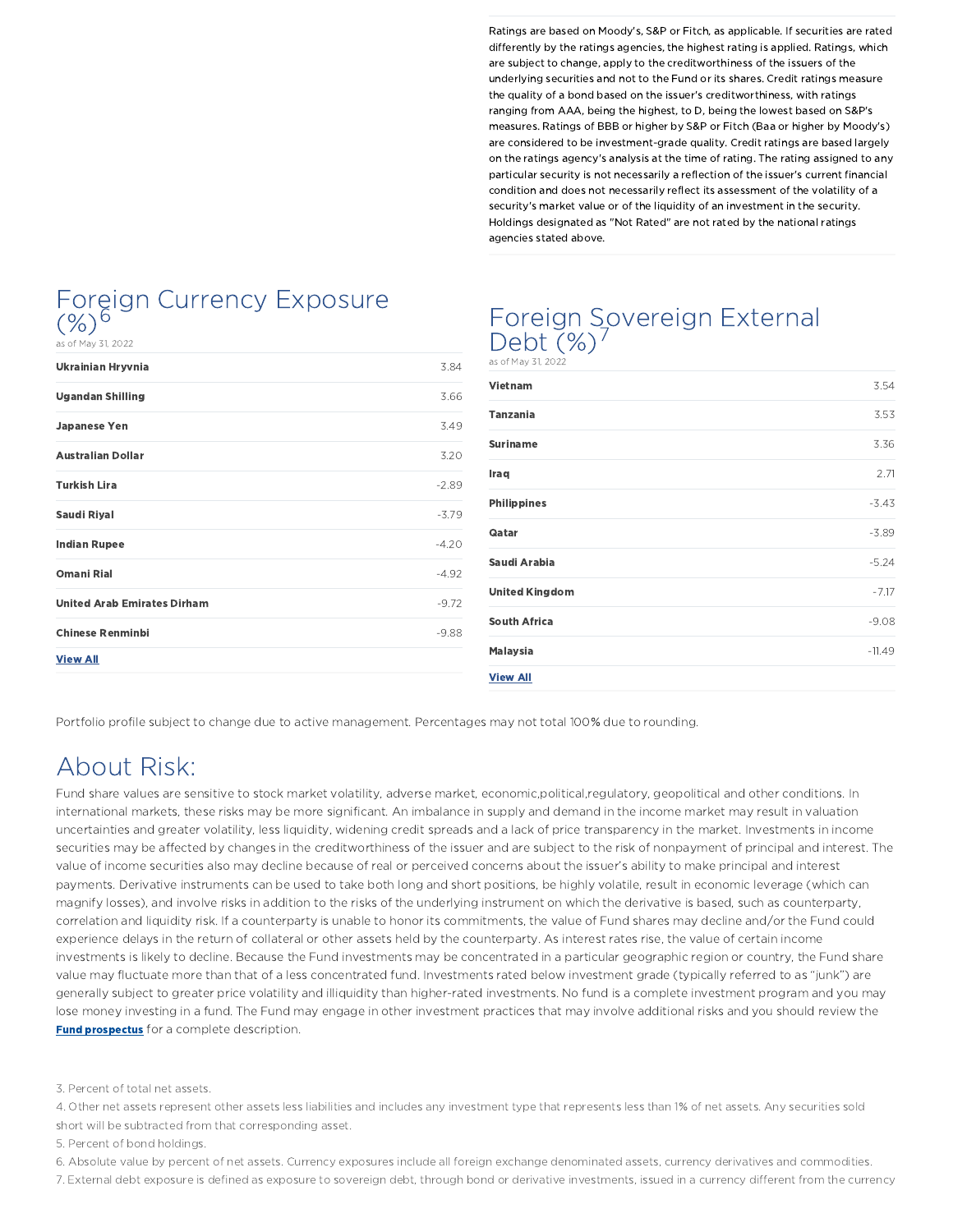that the sovereign entity can produce (print) itself. Absolute value by percent of total net assets. Includes market value of bond holdings plus credit default swaps, valued at notional plus unrealized gains/losses.

### Management



John R. Baur Managing Director, Co-Head of Emerging Markets Joined Eaton Vance 2005

#### Biography

John is Co-Head of Emerging Markets and portfolio manager for the Emerging Markets team. He is responsible for co-leading the team with investment professionals based in Boston, Washington, D.C., London and Singapore, as well as for buy and sell decisions, portfolio construction and risk management for the team's emerging markets strategies. He joined Eaton Vance in 2005. Morgan Stanley acquired Eaton Vance in March 2021.

John began his career in the investment management industry in 2005. Before joining Eaton Vance, he was employed by Applied Materials in an engineering capacity, spending five of his seven years at the firm in Asia.

John earned a B.S. from MIT and an MBA from the Johnson Graduate School of Management at Cornell University.

#### Education

- B.S. Massachusetts Institute of Technology
- M.B.A. Johnson Graduate School of Management, Cornell University

#### Experience

• Managed Fund since 2010

#### Other funds managed

- **Eaton Vance Emerging Markets Debt Opportunities Fund**
- **Eaton Vance Emerging Markets Local Income Fund**



Kyle Lee, CFA Executive Director, Portfolio Manager Joined Eaton Vance 2007

#### Biography

Kyle Lee is a portfolio manager on the Emerging Markets team. He is responsible for buy and sell decisions, portfolio construction and risk management for the team's emerging markets strategies. He is also responsible for the analysis of macroeconomics, politics and financial markets of Asia, Western Europe and the Dollar Bloc and the management of regional investments in various emerging markets debt portfolios.

He began his career in the investment management industry with Eaton Vance in 2007. Morgan Stanley acquired Eaton Vance in March 2021.

Kyle earned a B.A. from Wesleyan University and is a CFA charterholder.

#### Education

B.A. Wesleyan University

#### Experience

Managed Fund since 2021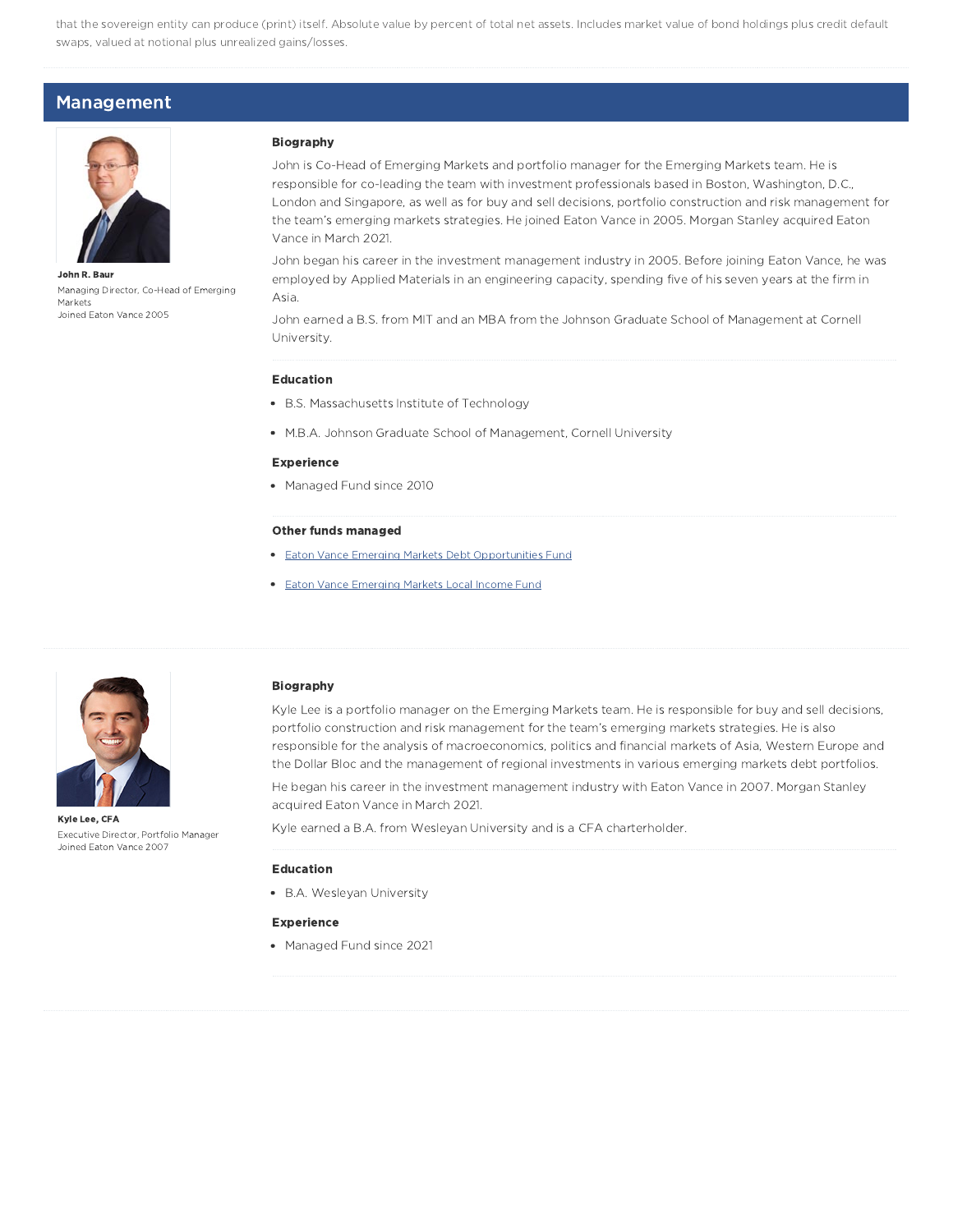

Patrick Campbell, CFA Executive Director, Portfolio Manager Joined Eaton Vance 2008

#### Biography

Patrick Campbell is a portfolio manager on the Emerging Markets team. He is responsible for buy and sell decisions, portfolio construction and risk management for the team's emerging markets strategies. He is also responsible for the analysis of macroeconomics, politics and financial markets of Latin America and the management of regional investments in various emerging markets portfolios. He began his career in the investment management industry with Eaton Vance in 2008. Morgan Stanley acquired Eaton Vance in March 2021.

Patrick earned a B.A. from Boston College. He is a member of the CFA Society Boston and is a CFA charterholder.

#### Education

B.A. Boston College

#### Experience

• Managed Fund since 2021



Federico Sequeda, CFA Executive Director, Portfolio Manager Joined Eaton Vance 2010

#### Biography

Federico Sequeda is a portfolio manager on the Emerging Markets team. He is responsible for buy and sell decisions, portfolio construction and risk management for the team's emerging markets strategies. He joined Eaton Vance in 2010. Morgan Stanley acquired Eaton Vance in March 2021.

Federico began his career in the investment management industry in 2009. Before joining Eaton Vance, he was an investment associate with Bridgewater Associates, LP.

Federico earned a B.A., magna cum laude, from Dartmouth College. He is a CFA charterholder.

#### Education

B.A. Dartmouth College

#### Experience

• Managed Fund since 2021



Hussein Khattab, CFA Executive Director, Portfolio Manager Joined Eaton Vance 2013

#### Biography

Hussein Khattab is a portfolio manager on the Emerging Markets team. He is responsible for buy and sell decisions, portfolio construction and risk management for the team's emerging markets strategies. He is focused on the analysis of macroeconomics, politics and financial markets of Central and Eastern Europe, the Middle East and Africa, and the management of regional investments in various emerging markets portfolios. He began his career in the investment management industry with Eaton Vance in 2013. Morgan Stanley acquired Eaton Vance in March 2021.

Hussein earned a BEngineering from the American University of Beirut and an M.S. in mathematical finance from Boston University. He is a CFA charterholder.

#### Education

- American University of Beirut
- Boston University

#### Experience

• Managed Fund since 2021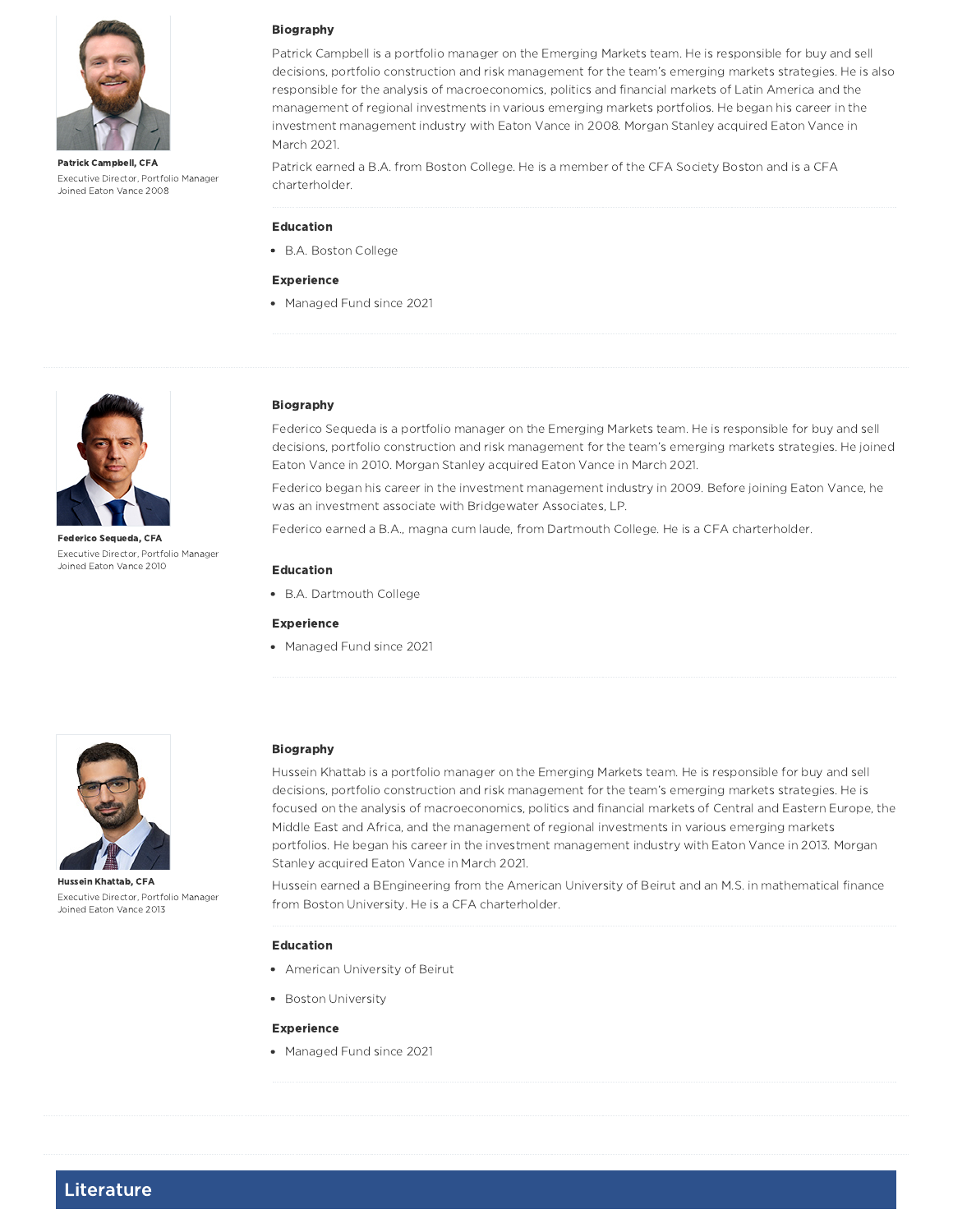## **Literature** Fact Sheet (Spanish) Download - Last updated: May 31, 2022 Fact Sheet (English) Download - Last updated: May 31, 2022 Attribution Download - Last updated: Mar 31, 2022 Annual Report (English) Download - Last updated: Dec 31, 2021 Annual Report (Spanish) Download - Last updated: Dec 31, 2021 巪 Eaton Vance International (Ireland) Funds Full Prospectus (English) Download - Last updated: Dec 13, 2021 Eaton Vance International (Ireland) Funds Full Prospectus (German) Download - Last updated: Dec 13, 2021 Full Prospectus Download - Last updated: Jul 6, 2020 Int'l (Ireland) Global Macro Holdings Download - Last updated: Apr 30, 2022 KIID Download KIID Download KIID Download Memorandum and Articles of Association Download - Last updated: Oct 2, 2012 Prospectus Supplement (English) Ħ. Download - Last updated: Dec 13, 2021 Semiannual Report (English) Download - Last updated: Jun 30, 2021 Semiannual Report (Spanish) Download - Last updated: Jun 30, 2021